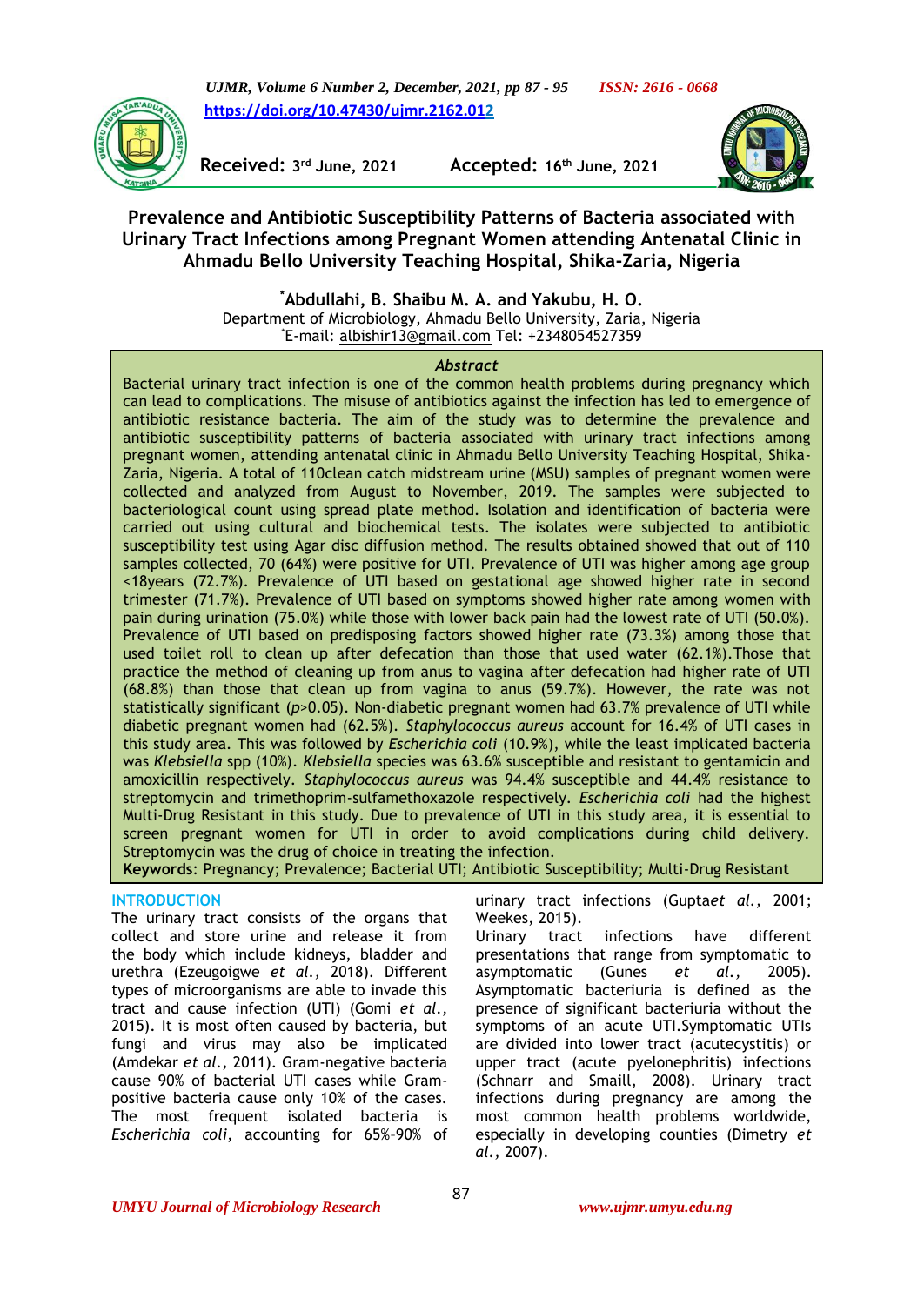In pregnant women, physiological and anatomical changes in the urinary tract, as well as immune system changes during pregnancy increase the prevalence of asymptomatic bacteriuria and in some cases lead to the symptomatic infection, resulting in serious risks for both mother and fetus. The risks include nausea, vomiting, frequent urination, dysuria, premature birth and low birth weight. There may also be cesarean delivery, morphologicalabnormalities and infant mortality (Emamghorashi *et al.,* 2012). There is a significant statistical correlation between UTI and congenital retardation (McDermott, 2000).

Increasing age, parity, diabetes, number of childbirths, number of intercourses per week, sickle cell anemia, history of UTI, urinary tract disorders and immune deficiency may increase the risk of UTI in pregnant women (Counningham *et al.,* 2005; Giraldo *et al.,*  2011; Raza *et al.,* 2011).

The emergence of antibiotic resistance in the management of UTIs is a serious public health issue. Particularly in the developing world where there is high level ofpoverty, illiteracy and poor hygienic practices, there isalso high prevalence of fake and spurious drugs of questionable quality in circulation [Weekes, 2015;Fagan, 2015).The easy availabilityin the community without prescription and low cost make the drugs subject to abuse (Manikandan, 2011).

This study will provide valuable information on the prevalence of the etiology of UTIs in pregnant women and help clinician in using appropriate antibiotics for the management of the infection in the study area.

# **MATERIALS AND METHODS**

### **Study Areaand Ethical Approval**

The study was carried out at antenatal clinic of Ahmadu Bello University Teaching Hospital Shika, Zaria-Nigeria, after obtaining ethical approval from the Hospital Management with NHREC NO. 10/12/2015, D-U-N-S NO.954524802 and ABUTH/HREC/UG/6.

**Sample Size, Population and Inclusion Criteria** One hundred and ten (110) consented pregnant women that are attending antenatal clinic were recruited for the study. Urine (Mid-stream) sample was collected from each of the pregnant woman.

### **Administration of Questionnaire**

Standard questionnaires were administered to the pregnant women attending the antenatal clinic to make enquiries on their socialdemographic factors, UTI predisposing factors and symptoms.

### **Samples Collection**

Midstream urine samples were aseptically collected from the pregnant women. Clean catch mid-stream urine was collected into a properly labeled, sterile, wide necked, leak proof, plastic universal containers and were processed immediately.

## **Determination of Bacteriological Count**

The collected urine was mixed aseptically, 1ml was transferred with sterile syringe serially into three bottles containing 9ml each of sterile normal saline to make concentration of  $10^{-1}$ , 10<sup>-</sup>  $2$  and 10<sup>-3</sup>, then 0.1ml from 10<sup>-3</sup> was aseptically transferred onto already prepared Nutrient Agar Media, evenly spread with sterile bent glass rod and incubated at 37°C aerobically for 24 hours. After the incubation period, colonies on plates were counted using colony counter. Positive UTI were indicated by the presence of 100,000 colony-forming units (CFU) per milliliter in the culture of an appropriately collected MSU (mid-stream urine) (Harding *et al.,* 2002).

## **Interpretive Criteria**

Urine bacteriological count was grouped into two categories. Significant bacteriuria was interpreted as >100,000 CFU/ml while non-Significant bacteriuria was interpreted as <100,000 CFU/ml.

#### **Isolation of** *Staphylococcus aureus, Escherichia coli* **and** *Klebsiella* **Species**

A loop full from each urine sample was streaked on already prepared Mannitol Salt Agar, Eosin Methylene Blue Agar and MacConkey Agar plates. The plates were incubated at  $37^{\circ}$ C for 24 hours. Golden yellow colonies on Mannitol Salt Agar plates were suspected to be *Staphylococcus aureus*, colonies with bluish black and green metallic sheen on Eosin Methylene Blue Agar plates were suspected to be *Escherichia coli* and while those with bright pink and mucoid characteristics on MacConkey agar were suspected to be *Klebsiella* spp. The suspected isolates were aseptically subcultured into fresh MSA, EMB and MacConkey agar respectively, then, incubated at  $37^{\circ}$ C for 24 hours in order to obtain pure isolates. Thereafter, were inoculated into Nutrient Agar Slants, incubated at  $37^{\circ}$ C for 24 hours and kept in the refrigerator for further analysis.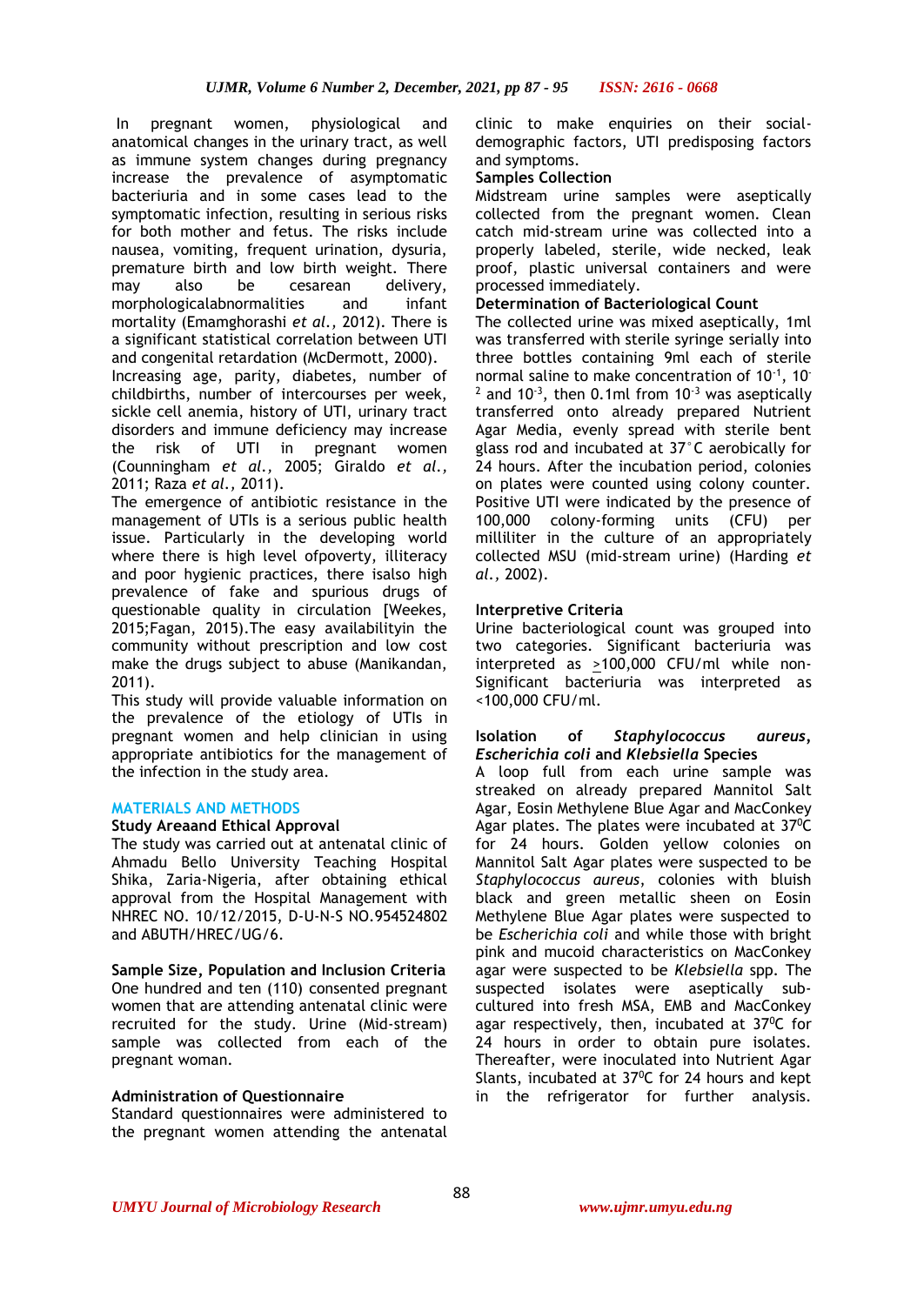## **Biochemical Identification of the Suspected Isolates**

Suspected *Staphylococcus aureus* that were positive for Catalase and Coagulase Tests were confirmed to be *Staphylococcus aureus*. Suspected *Escherichia coli* that were positive for Indole and Methyl-Red tests, negative for Voges-Proskauer and Citrate Utilization tests, and with slant and butt to be yellow/yellow without  $H_2S$  production but gas production in Triple Sugar Iron utilization test are confirmed to be *Escherichia coli.* The suspected colonies of *Klebsiella* spp. that were positive for Indole, Voges-Proskauer and Citrate Utilization tests but negative for Methyl-Red test, and with slant and butt to be yellow/yellow without  $H_2S$ production but gas production in Triple Sugar Iron utilization test are confirmed to be *Klebsiella* spp.

## **Preparation of MacFarland Standard**

McFarland standard was prepared by mixing 0.5ml of 1.175% barium chloride dehydrate  $(BaCl<sub>2</sub>, 2H<sub>2</sub>O$  with 9.95ml of 1% sulfuric acid (H2SO4) which gives a precipitate of barium sulfate (turbidity) and this turbidity is the reference to which a bacterialsuspension turbidity in normal saline was compared to, to give an approximate bacterial concentration of 1.5x10<sup>8</sup> CFU/ml (Colony forming unit per ml).

## **Standardization of Inoculum**

To standardize the inoculum, fresh loopful of pure bacteria isolates were suspended into 5ml sterile normal saline and the turbidity compared to that of 0.5 McFarland standards.

# **Antibiotic Susceptibility Test**

Disc agar diffusion method was employed in determining the antibiotic susceptibility of the isolated microorganisms. The following antibiotics discs were used; Chloramphenicol (30µg), Amoxicillin (30µg), Ciprofloxacin (10µg), Gentamicin (30µg), Streptomycin (30µg), Trimethoprim-sulfamethoxazole (30µg), Erythromycin (10µg) and Gentamicin (10µg). A sterile cotton swab was dipped into standardized bacterial isolates suspension, the swab stick was pressedagainst the side of the test tube to get rid of excess inoculum after which the swab stick was swabbed evenly across the entire surface of Mueller Hinton Agar plates and the plates were allowed to dry. Thereafter, antibiotic impregnated discs were placed on the Mueller Hinton Agar plates containing the standardized inoculum using sterile forceps. The discs were placed at least 15mm from the edge of the plate and not closer than 25mm from each other. The discs ware firmly pressed down to ensure their contact with the agar and allowed to diffuse.

The plates were incubated at  $37^{\circ}$ C for 24 hours, after which zone of inhibitions were measured in millimeter using transparent meter rule. The measurements were interpreted as susceptible, resistant or intermediate using guidelines from Clinical and Laboratory Standards Institute (CLSI) 2018.

## **RESULTS**

Out of 110 urine sample collected from the pregnant women, 70 (63.6%) of the women were found to be UTI positive (Figure 1). Urinary tract infection was found to be higher among age group <18years (72.7%) while age group 18-34 years had the least prevalence (60.8%)(Table 1). The prevalence of UTI was found to be higher in Second trimester (71.7%) and least in Third trimester (57.5%) (Table 2). The prevalence of UTI was found to be highest in pregnant women with pain during urination (75.0%) and least in pregnant women with lower back pain (50.0%)(Table 3).Table 4 shows the prevalence of UTI based on predisposing factors; based onmaterials used to clean up after defecation, pregnant women that used toilet roll after defecation for cleaning up highest UTI rate (73.3%) than those that use water. based on method used to clean up positive after defecation, those that used forward method had the highest rate (68.8%) than those that used backward method. *Staphylococcus aureus* was found to be the highest isolated bacteria (16.4%) in the UTI cases, while *Klebsiella* spp was the least (10%) implicated bacteria (Figure 2).

Table 5 shows percentage of isolates that were susceptible, intermediate and resistance to the antibiotics used. Approximately, 64% of *Klebsiella* isolates were susceptible to each of gentamycin and streptomycin, while 54.5% of them were resistance to chloramphenicol. Sixty seven percent of the *E. coli* isolated was<br>resistance to each of trimethoprimresistance to each of trimethoprimsulfamethoxazole, chloramphenicol and ciprofloxacin, and also 66.7% to gentamycin. Ninety four percent (94%) of *Staphylococcus aureus* were susceptible to streptomycin, while 44.4% of them were resistance to trimethoprimsulfamethoxazole. Table6-8shows phenotypic antibiotic susceptibility patterns of the isolated bacteria. Isolates resistance to 3 or more antibiotics were considered to be multi-drug resistant. *Escherichia coli*showed the highest occurrence of Multi-Drug Resistant (MDR) isolates (66.7%), while *Staphylococcus aureus* showed the least occurrence isolates (22.2%) of MDR (Figure 3).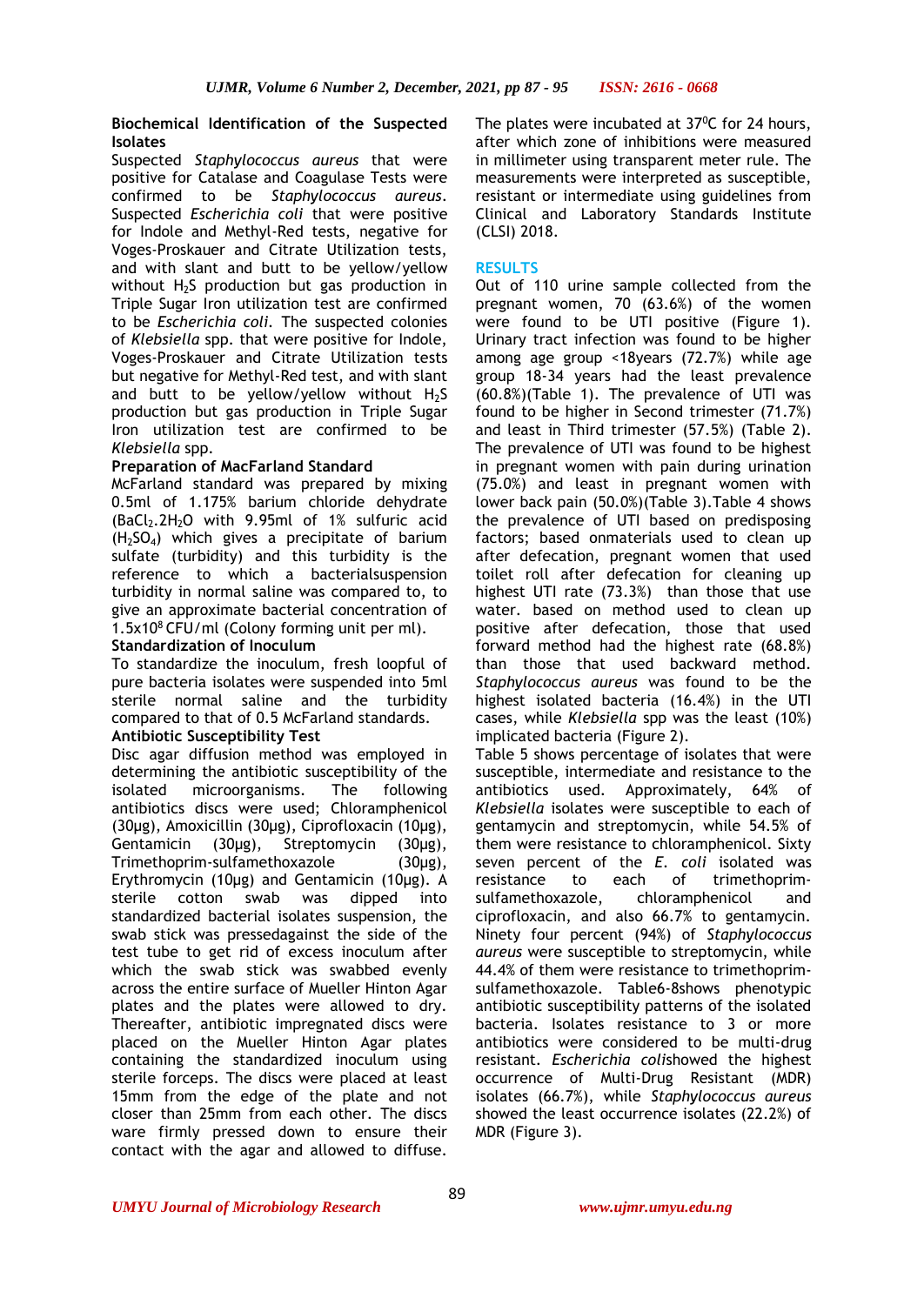

**Figure 1**: **Prevalence of Urinary Tract Infection among Pregnant Women attending ABU Teaching Hospital**

**Key:** n = Number of Sample Collected

| Table 1: Prevalence of Urinary Tract Infection Based on Age Groups among Pregnant Women |  |  |  |  |  |
|-----------------------------------------------------------------------------------------|--|--|--|--|--|
| attending ABU Teaching Hospital                                                         |  |  |  |  |  |

| Age group<br>(Years) | No. examined                         | No. positive (%) | No. negative (%) |
|----------------------|--------------------------------------|------------------|------------------|
| ~18                  | 11                                   | 8(72.7)          | 3(27.3)          |
| $18 - 34$            | 74                                   | 45(60.8)         | 29(39.2)         |
| $\geq$ 35            | 25                                   | 17(68.0)         | 8(32.0)          |
| <b>Total</b>         | 110                                  | 70(63.6)         | 40(36.4)         |
|                      | $x^2=0.854$ ;<br>$P - value = 0.653$ |                  |                  |

| Table 2: Prevalence of Urinary Tract Infection Based on Gestation Period among Pregnant Women |  |  |  |  |  |  |
|-----------------------------------------------------------------------------------------------|--|--|--|--|--|--|
| attending ABU Teaching Hospital                                                               |  |  |  |  |  |  |

| <b>Gestation period</b> | No. examined | No. positive (%) | No. negative (%) |
|-------------------------|--------------|------------------|------------------|
| First trimester         | 24           | 14(58.3)         | 10(41.7)         |
| Second trimester        | 46           | 33(71.7)         | 13(28.3)         |
| Third trimester         | 40           | 23(57.5)         | 17(42.5)         |
| Total                   | 110          | 70(63.6)         | 40(36.4)         |

χ <sup>2</sup>=2.248; P-value=0.325

**Table 3: Prevalence of Urinary Tract Infection Based on Symptoms among Pregnant Women attending ABU Teaching Hospital**

| <b>Symptoms</b>  | Number examined | <b>Number</b><br>positive (%) | <b>Number</b><br>negative (%) | $x^2$ | P-value |
|------------------|-----------------|-------------------------------|-------------------------------|-------|---------|
| Abnormal vaginal |                 |                               |                               |       |         |
| discharge        |                 |                               |                               |       |         |
| Yes              | 26              | 17(65.4)                      | 9(34.6)                       | 0.45  | 0.832   |
| No               | 84              | 53(63.1)                      | 31(36.9)                      |       |         |
| Abdominal pain   |                 |                               |                               |       |         |
| Yes              | 37              | 24(64.9)                      | 13(35.1)                      |       |         |
| No               | 73              | 46(63.0)                      | 27(37.0)                      | 0.36  | 0.849   |
| Pain during      |                 |                               |                               |       |         |
| urination        | 12              | 9(75.0)                       | 3(25.0)                       |       |         |
| Yes              | 98              | 61(62.2)                      | 37(37.8)                      | 0.752 | 0.386   |
| No               |                 |                               |                               |       |         |
| Lower back pain  |                 |                               |                               |       |         |
| Yes              | 16              | 8(50.0)                       | 8(50.0)                       |       |         |
| No               | 94              | 62(66.0)                      | 32(34.0)                      | 1.505 | 0.220   |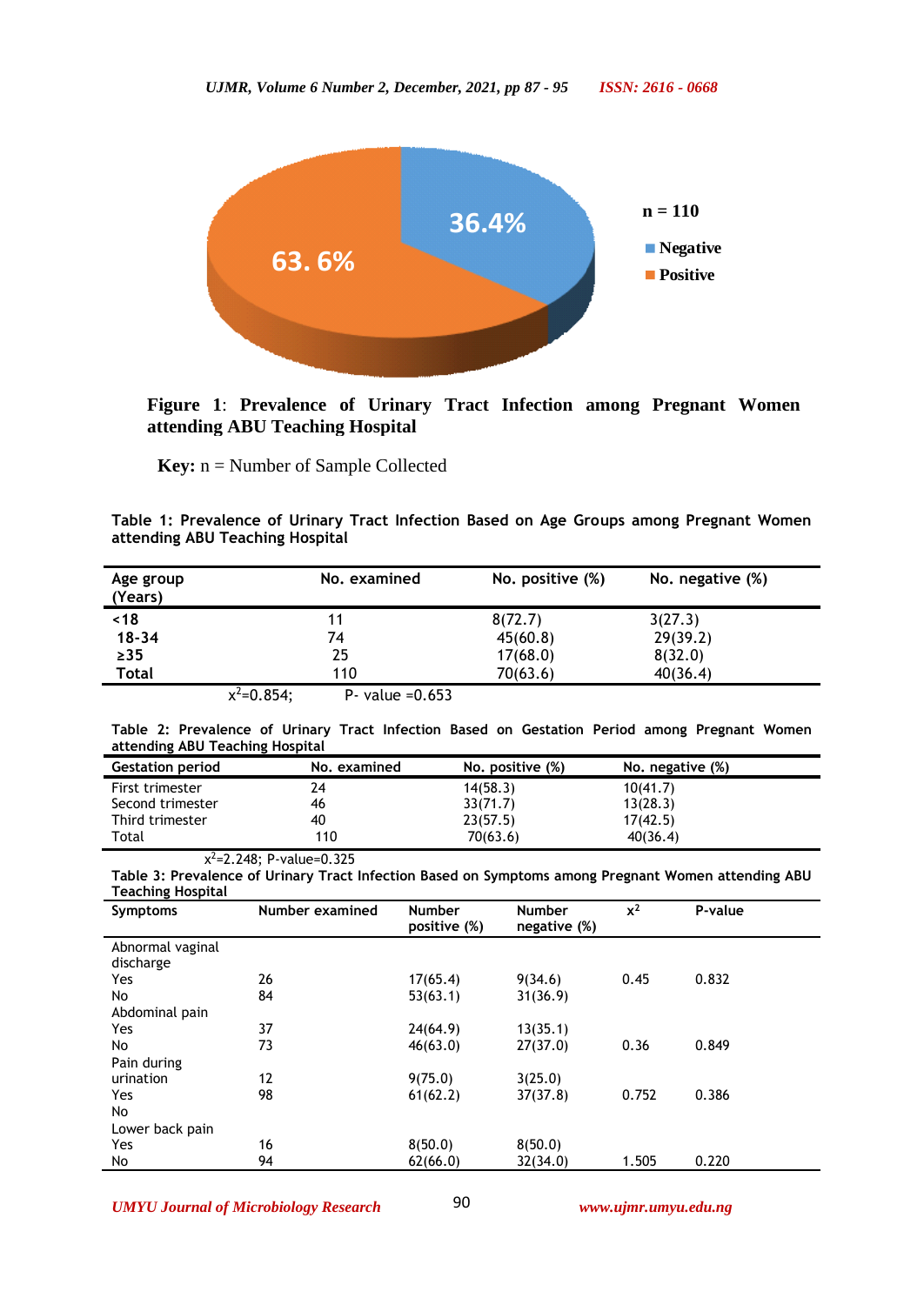| <b>Predisposing factors</b>                   | Number examined | <b>Number</b><br>positive (%) | <b>Number</b><br>negative (%) | $x^2P$ -value |
|-----------------------------------------------|-----------------|-------------------------------|-------------------------------|---------------|
| Material used to clean up<br>after defecation |                 |                               |                               |               |
| Toilet roll                                   | 15              | 11(73.3)                      | 4(26.7)                       | 0.7060.401    |
| Water                                         | 95              | 59(62.1)                      | 36(37.9)                      |               |
| Method used to clean up                       |                 |                               |                               |               |
| Anus to vagina                                | 48              | 33(68.8)                      | 15(31.2)                      | 0.9620.327    |
| Vagina to anus                                | 62              | 37(59.7)                      | 25(40.3)                      |               |
| Are you diabetic                              |                 |                               |                               |               |
| Yes                                           | 8               | 5(62.5)                       | 3(37.5)                       | $0.945$ 0.005 |
| No.                                           | 102             | 65(63.7)                      | 37(36.3)                      |               |
| Kaus <sup>*</sup> Ctatistically Accorporad    |                 |                               |                               |               |

**Table 4: Prevalence of Urinary Tract Infection Based on Predisposing Factors among Pregnant Women attending ABU Teaching Hospital**

**Key: \***Statistically Associated



### **Figure 2: Prevalence of Bacteria Associated with Urinary Tract Infections among Pregnant Women attending ABU Teaching Hospital Key:** n = Number of Sample Collected

**Table 5: Antibiotic Susceptibility Profile of Bacteria Associated with Urinary Tract Infections among Pregnant Women attending ABU Teaching Hospital**

|             | Klebsiella spp |                | Escherichia coli |                          |        | Staphylococcus aureus |          |         |         |
|-------------|----------------|----------------|------------------|--------------------------|--------|-----------------------|----------|---------|---------|
|             |                |                | R                |                          |        | R                     |          |         | R       |
| Antibiotics |                | n(%)           |                  |                          | n(%)   |                       |          | n(%)    |         |
| <b>SXT</b>  |                | $\blacksquare$ | ۰                | 4(33.3)                  | 0(0)   | 8(66.7)               | 9(50)    | 1(5.6)  | 8(44.4) |
| CН          | 4(36.4)        | 1(9.1)         | 6(54.5)          | 4(33.3)                  | 0(0)   | 8(66.7)               |          |         |         |
| <b>CPX</b>  | 6(54.5)        | 0(0)           | 5(45.5)          | 4(33.3)                  | 0(0)   | 8(66.7)               | 13(72.2) | 1(5.6)  | 4(22.2) |
| CN          | 7(63.6)        | 0(0)           | 4(36.4)          | 8(66.7)                  | 0(0)   | 4(33.3)               | 14(77.8) | 1(5.6)  | 3(16.7) |
| S           | 7(63.6)        | 0(0)           | 4(36.4)          | 6(50)                    | 1(8.3) | 5(41.7)               | 17(94.4) | 0(0)    | 1(5.6)  |
| E           |                |                |                  | $\overline{\phantom{0}}$ |        | ٠                     | 8(44.4)  | 4(22.2) | 6(33.3) |
| AM          | 3(27.3)        | 1(9.1)         | 7(63.6)          |                          |        | ٠                     |          |         | ۰       |

*UMYU Journal of Microbiology Research www.ujmr.umyu.edu.ng*

91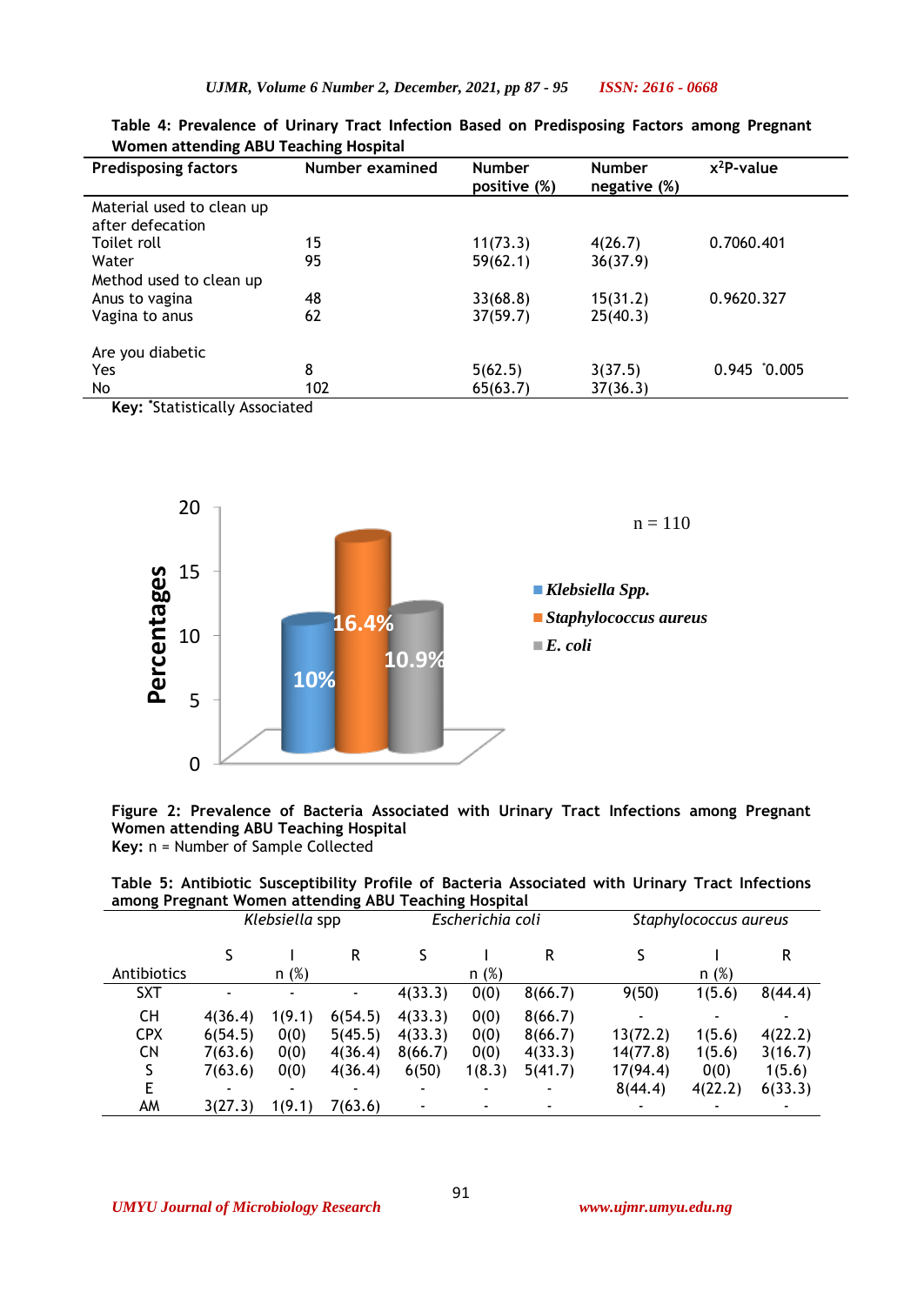| <b>Isolate</b><br>code | Susceptible        | Intermediate | Resistance          | <b>Multi-Drug</b><br><b>Resistant(MDR)</b> |
|------------------------|--------------------|--------------|---------------------|--------------------------------------------|
| PE <sub>1</sub>        |                    |              | SXT, CH, CPX, CN, S | $\ddot{}$                                  |
| PE <sub>6</sub>        |                    |              | SXT, CH, CPX, CN, S | $+$                                        |
| PE8                    | SXT, CPX, CN, S    |              | CН                  |                                            |
| <b>PE14</b>            | CN,S               |              | CPX, CH, SXT        | $\ddot{}$                                  |
| <b>PE15</b>            |                    |              | SXT, CH, CN, CPX, S | +                                          |
| <b>PE23</b>            | CN, S              |              | SXT, CH, CPX        | +                                          |
| <b>PE24</b>            | <b>CN</b>          | S            | CPX, CH, SXT        | $+$                                        |
| <b>PE25</b>            | S                  |              | CN, CH, CPX, SXT    | $+$                                        |
| <b>PE73</b>            | CH, CPX, CN, S, SX |              |                     |                                            |
| <b>PE92</b>            | CH, CPX, CN, SXT   |              | S                   |                                            |
| <b>PE99</b>            | CH, CN             |              | CPX, S, SXT         | $\ddot{}$                                  |
| PE102                  | S, CH, CN, CPX, SX |              |                     |                                            |

**Table 7: Phenotypic Antibiotic Susceptibility Patterns of** *Escherichia coli*

**Key**: R=Resistance; I=Intermediate; S=Susceptible; CH=Chloramphenicol; SXT=Trimethoprim-sulfamethoxazole; CPX=Ciprofloxacin; CN=Gentamycin;

S=Streptomycin;

**Table 8: Phenotypic Antibiotic Susceptibility Patterns of** *Staphylococcus aureus*

| <b>Isolate</b>  | Susceptible        | rapic of memorypic American Sascepersing meterins or staphytococcas aar cas<br>Intermediate | Resistance    | Multi-Drug Resistant(MDR) |  |
|-----------------|--------------------|---------------------------------------------------------------------------------------------|---------------|---------------------------|--|
| code            |                    |                                                                                             |               |                           |  |
| PS <sub>1</sub> | SXT, E, CPX, CN, S |                                                                                             |               |                           |  |
| PS <sub>2</sub> | SXT, CPX, CN, S    | E                                                                                           |               |                           |  |
| PS6             | CN <sub>.</sub> S  |                                                                                             | SXT, CPX, E   | $^{+}$                    |  |
| PS7             | CPX, CN, S         | <b>SXT</b>                                                                                  | E             |                           |  |
| <b>PS11</b>     | CN, S, E           |                                                                                             | SXT, CPX      |                           |  |
| <b>PS34</b>     | CN, S, CPX, SXT    |                                                                                             | Ε             |                           |  |
| <b>PS37</b>     | CN, S, E           |                                                                                             | SXT, CPX      |                           |  |
| <b>PS38</b>     | CN, S, CPX, SXT    | E                                                                                           |               |                           |  |
| <b>PS73</b>     |                    | <b>CN</b>                                                                                   | CPX, SXT, E   | $\ddot{}$                 |  |
| <b>PS74</b>     | CPX, CN, S         | E                                                                                           | <b>SXT</b>    |                           |  |
| <b>PS75</b>     | S, CPX, CN, SXT    | E                                                                                           |               |                           |  |
| <b>PS77</b>     | E,CPX,S            |                                                                                             | SXT,CN        |                           |  |
| <b>PS78</b>     |                    | <b>CPX</b>                                                                                  | SXT, CN, E    | $\ddot{}$                 |  |
| <b>PS79</b>     | <b>CPX</b>         |                                                                                             | SXT, CN, E, S | $\ddot{}$                 |  |
| <b>PS83</b>     | SXT, E, CPX, CN, S |                                                                                             |               |                           |  |
| <b>PS87</b>     | SXT, E, CPX, CN, S |                                                                                             |               |                           |  |
| PS100           | SXT, E, CPX, CN, S |                                                                                             |               |                           |  |
| PS101           | SXT, E, CPX, CN, S |                                                                                             |               |                           |  |
| $\cdot$ $\cdot$ |                    | $\cdots$<br>$\sim$ $\sim$                                                                   | $-1$<br>- - - | $\sim$ $\sim$             |  |

**Key**: R=Resistance; I=Intermediate; S=Susceptible; E=Erythromycin; SXT=

Trimethoprim- sulfamethoxazole; CPX=Ciprofloxacin; CN=Gentamycin; S=Streptomycin;



**Figure 3: Occurrence of Multi-Drug Resistant Bacteria Isolated from Urinary Tract Infections**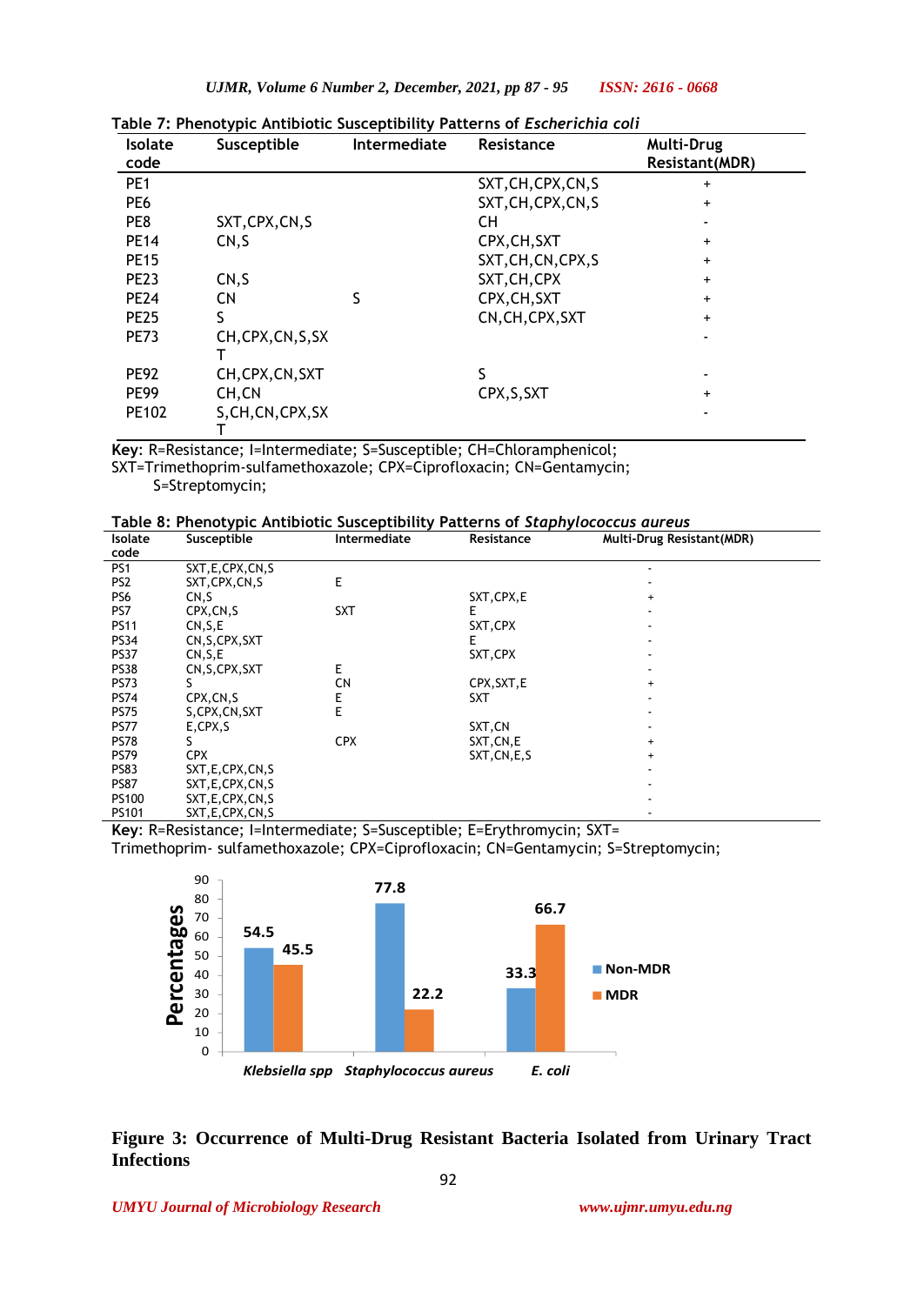#### **DISCUSSION**

In this study, the prevalence of UTI was 64%. This rate is higher than the 31.6% recorded in Kano (Jido *et al*., 2006) and 14.6% in Mwanza, Tanzania (Masinde *et al*., 2009). The higher rate in our study could be due to the higher number of pregnant women sampled. It may also be due to poor personal hygiene, difference in social-demographic factors, predisposing factors and alteration in vaginal microflora which encourages vaginal colonization with coliforms and this can result to UTI (Kolawale *et al*., 2009).

Prevalence of UTI was higher among age group <18 years (72.7%) followed by ≥35 years (68.0%) and least in 18-34 years (60.8%). These findings were in contrast to the one recorded against age group 26-30 years (31.7%) in Abuja, Nigeria by Yunusa *et al.,* (2015). The difference could be as a result of early teenage pregnancy or may be as a result of higher sexual activities among this age group which in turn increased UTI risk. However, there was no association between the age groups and UTI (*p*>0.05).

Prevalence of UTI was higher among pregnant women at 2<sup>nd</sup>trimester (71.7%), followed by those at  $1^{st}$  trimester (58.3%) and least was among pregnant women at the 3<sup>rd</sup> trimester (57.5%). This findings was in contrast to the one recorded in Abuja by Yunusa *et al.,* (2015), where UTI was higher in 1<sup>st</sup>trimester (48.%) than other trimesters,  $3<sup>rd</sup>$  trimester (44.2%) and 2<sup>nd</sup> trimester (37.7%). The difference may be due to the fact that most of the pregnant women in our study area came for antenatal care during Second trimester.

Prevalence of UTI was higher among pregnant women with abnormal vaginal discharge (65.4%) than those without abnormal vaginal discharge (63.1%). However, it was not statistically significant (*p*> 0.05).This findings was in contrast to the one recorded in Maiduguri, Nigeria by Sanusi *et al*., (2016), where prevalence was (31.5%) in those without abnormal vaginal discharge.

Prevalence of UTI was higher among pregnant women with abdominal pain (64.9%) than those without abdominal pain (63.0%). However, there was no statistical significant (*p*> 0.05)*.*

Prevalence of UTI was higher in pregnant women that used toilet roll to clean up after defecation (73.3%) than those that used water (62.1%). This could be as a result of the fact that there would be remain of feaces when toilet roll is used. However, there was no statistical association between material of cleaning up and the infection.

Prevalence of UTI was higher in pregnant women that clean up from anus to vagina after defecation (68.8%) than those that cleaned up from vagina to anus (59.7%). This was nearly similar with the one observed by Hala *et al.*  (2016) in Menoufia Governorate, where UTI prevalence was (50.7%) among those that cleaned up from vagina to anus.

Prevalence of UTI was higher in pregnant women without diabetes (63.7%) than those with diabetes (62.5%). However, it's not statistically significant (*p*> 0.05).This findings was in contrast to Majeda *et al*., (2016) where the prevalence was (10.9%) among non-diabetes pregnant women in Oman. This difference could be due to higher number of pregnant women without diabetes in the study.

*Staphylococcus aureus* was more encountered among pregnant women with UTI (16.4%), this was followed by *Esherichia coli* (10.9%). The least encountered bacterium was *Klebsiella* spp with 10% occurrence.

This trend is similar to the findings of Sanusi *et al*., (2016) in terms of how higher their occurrence is in Maiduguri, where *Staphylococcus aureus*, *Escherichia coli* and *Klebsiella* species were 9%, 5% and 2% respectively. However, these findings were in contrast to several studies conducted which showed that *Escherichia coli* were more encountered in UTI than *Staphylococcus aureus* (Mohammad, 2013; Masinde *et al*., 2009; Dimetry *et al*., 2007). Presence of members of Enterobacteriaceae family such as *Escherichia coli, Klebsiella spp* means that the infection was as a result of an increase in levels of amino acids and lactose during pregnancy that particularly encourages *Escherichia coli* growth. It could also be due to infection by fecal contamination due to poor hygiene (Obiogbolu *et al*., 2009). Nworie and Eze, (2010), attributed the high prevalence of Staphylococcal infection to poor hygiene.

*Klebsiella* species was 63.6% susceptible and resistance to gentamicin and amoxicillin respectively. The percentage susceptibility was similar to that of Sanusi*et al*., (2016) in Maiduguri, Nigeria, where he reported that *Klebsiella*specieswere64% susceptible to gentamicin and the resistance to amoxicillin was in contrast where there was 10.5% resistance of *Klebsiella* species to amoxicillin. *Escherichia coli* were 66.7% susceptible and resistance to gentamicin and chloramphenicol respectively. The susceptibility outcome of *E. coli* was nearly similar to that of Sanusi *et al*., (2016) in Maiduguri, where they were 65% susceptible to gentamicin (65%).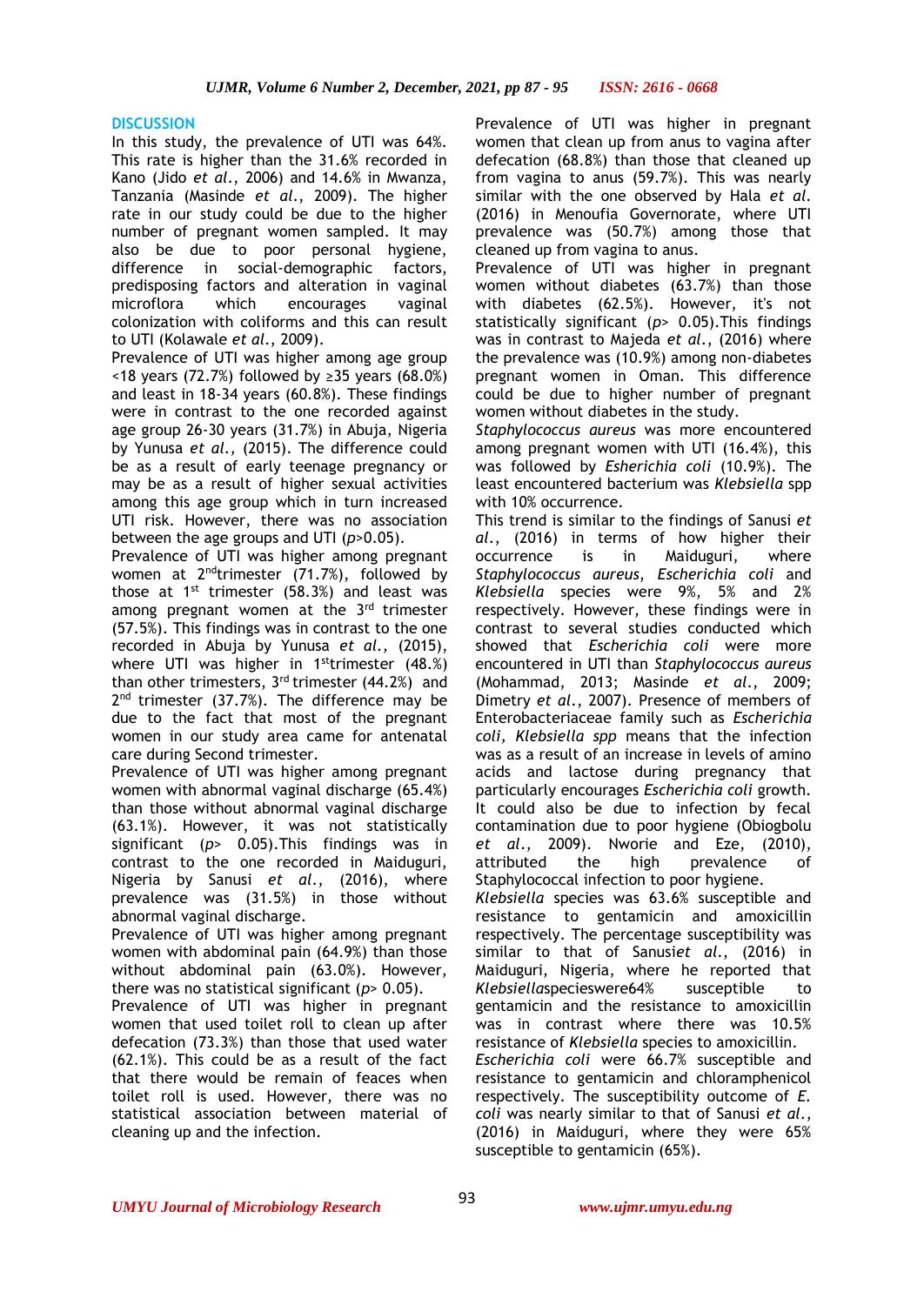*Staphylococcus aureus* was 94.4% susceptible and 44.4% resistance to streptomycin and trimethoprim-sulfamethoxazole respectively. This was in contrast to Onoh *et al*., (2013) in Abakaliki, where the organism was 50% susceptible to streptomycin.

*Escherichia coli* had the highest multi-drug resistant isolates in this study, likewise as reported to have higher resistance towards different antimicrobials in Latin American and Costa Rica, respectively (Gales *et al.,* 2002; Williams *et al*., 2003).

#### **CONCLUSION**

Urinary tract infection is the most common cause of admission in Obstetrics wards. The prevalence of UTI in this study was 64%. *Staphylococcus aureus* had the highest occurrence rate (16.4%) followed by *Escherichia coli* (10.9%) and *Klebsiella* spp (10%).

#### **RECOMMENDATION**

Pregnant women and general public should be advised to use water for cleanup instead of

#### **REFERENCES**

Amdekar, S., Singh, V. and Singh, D. D. (2011). Probiotic Therapy: Immunomodulating Approach toward Urinary Tract Infection.

*CurrentMicrobiology*.**63(5):**484–90.

- CLSI: Performance standards for antimicrobial disk susceptibility tests. (2018). Clinical and Laboratory Standards Institute, 950 West Valley Road, Suite 2500, Wayne, PA 19087 USA.
- Counningham, F. G., Leveno, K. J. and Bloom, S. L. (2005).Williams Obstetrics. 22nd ed. New York: McGraw hill; p. 1095.
- Dimetry, S. R., El-Tokhy, H. M.Abdo, N. M., Ebrahim, M. A. and Eissa, M. (2007). Urinary Tract Infection and Adverse Outcome of Pregnancy.*Egypt Public Health Association Journal*; **82**:203–l8.
- Emamghorashi, F., Mahmoodi, N., Tagarod, Z. and Heydari, S. T. (2012). Maternal Urinary Tract Infection as a Risk Factor for Neonatal Urinary Tract Infection.*Iran Journalof Kidney Diseases.***6(3):** 178–80
- Ezeugoigwe, N., Onyinye O. and Orji, M. (2018).Prevalence of Urinary Tract Infections in Pregnant Women in Onitsha, Nigeria.*Journal of Bacteriology and Mycology*.**6(5):** 284- 285.
- Fagan, M. (2015). Antibiotic Resistance Patterns of Bacteria Causing Urinary Tract Infections in the Elderly Living in Nursing Homes Versus the Elderly Living

toilet roll after defecation to minimize rate of exposure to UTI. Pregnant women should be advised to clean up from vagina to anus after defecation to minimize exposure to UTI. Health talks on preventive measures of the diseases associated with pregnancy should be often provided. Specific guidelines should be set for testing antimicrobial susceptibility.Early treatment reduces the likelihood of complications and costs of patient care.

#### **ACKNOWLEDGEMENT**

We acknowledge the Health Research Ethics Committee of Ahmadu Bello University Teaching Hospital, Shika-Zaria, Nigeria, for the ethical approval given to carry out this research. Also, we acknowledge the technical assistance rendered by staff of Medical Microbiology of same Institution during the course of the research.

> at Home: an Observational Study. *BMC Geriatr*. **15(1)**:98.

- Giraldo, P. C., Araújo, E. D., Junior, J. E., Amaral, R. L. G. D., Passos, M. R. L. and Gonçalves, A. K. (2011). The Prevalence of Urogenital Infections in Pregnant Women Experiencing Preterm and Full-Term Labor.*Infect Diseases Obstetrics Gynecol*. **2012;2012:**1–4.
- Gomi, H., Goto, Y., Laopaiboon, M., Usui, R., Mori, R. and Mori, R. (2015). Routine Blood Cultures in the Management of Pyelonephritis in Pregnancy for Improving Outcomes. *Cochrane Database Syst Rev.* **13(2)**:CD009216.
- Gunes, G., Gunes, A., Tekiner, S., Karaoglu, L., Kaya, M. and Pehlivan, E. (2005). Bacteriuria and Socioeconomic Associations among Pregnant Women in Malatya, Turkey. *Public Health.***19**:1039–1041.
- Gupta, K., Hooton, T. M. andStamm, W. E. (2001). Increasing Antimicrobial Resistance and the Management of Uncomplicated Community-Acquired Urinary Tract Infections. *Ann Intern Med*. **135(1):**41–50.
- Hala, M., S., Taghreed, M. F., Nesreen, A. and El-Hakeem, H. (2016).Prevalence of urinary tract infection among pregnant women and possible risk factors. *Menoufia Medical Journal*, 29 (4).
- Harding, G. K. M., Zhanel, G. G., Nicolle, L. E.and Cheang, M. (2002).Manitoba